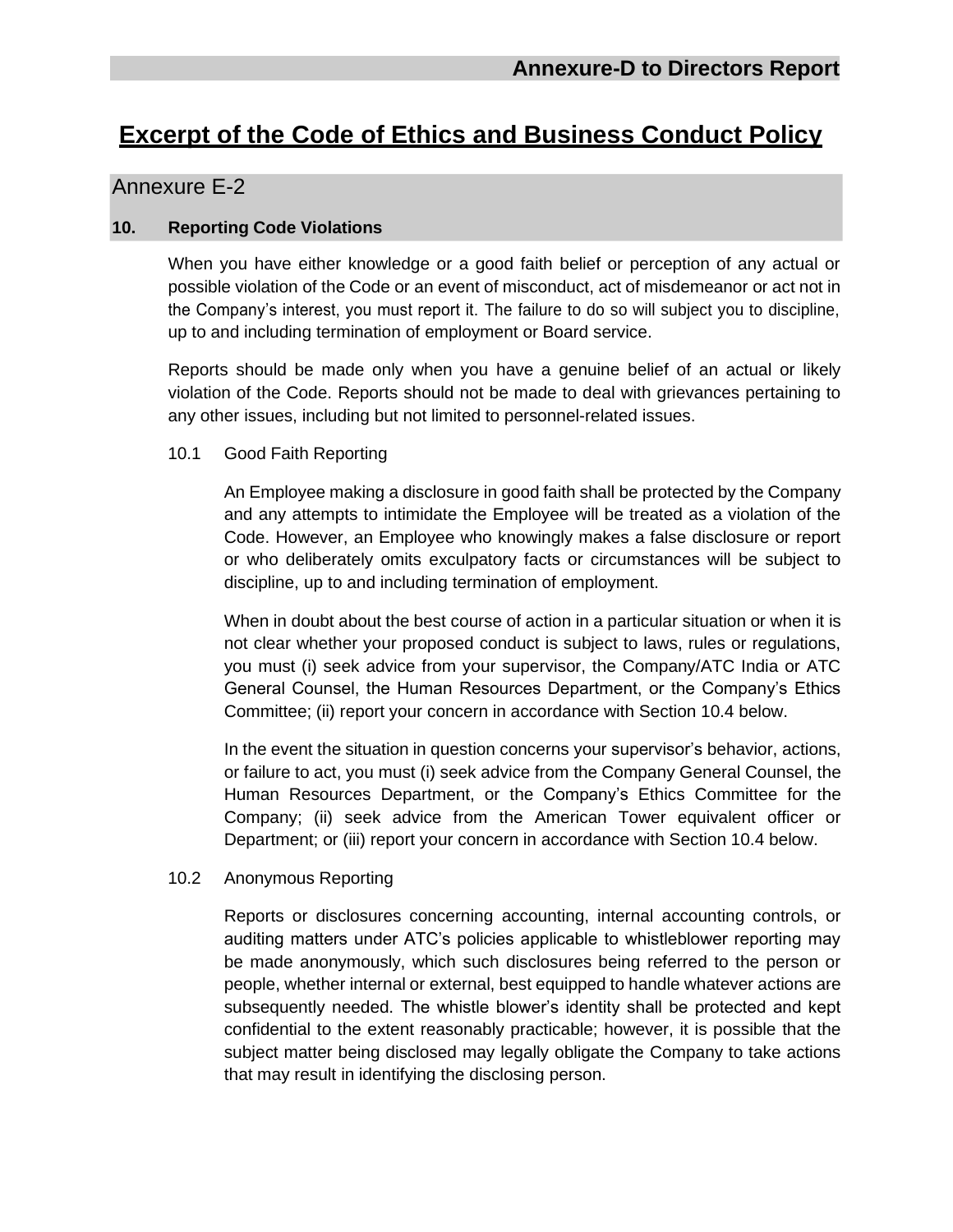Although disclosures concerning accounting, internal accounting controls, or auditing matters can be made anonymously, it is considered advantageous for review and investigation purposes for you to identify yourself, and your failure to do so may limit the Company's ability to address the subject matter and take appropriate action. If you come forward directly and identify yourself, you will receive confidential treatment and protection from any retaliation. If the information you disclose or report anonymously lacks sufficient detail for the Company's Ethics Committee to proceed with a substantive review or consideration, the Company will request additional information or detail, and if you neither acknowledge nor respond to such request, the Company may, based on the evidence before it, conclude that you are not acting in good faith and consequently determine that further consideration of the matter is not warranted. Also, there may be circumstances when anonymous complaints are made that facially lack substance or repeat allegations previously determined to be baseless, ill founded, or restated rumor, in which case the Company's Ethics Committees may elect not to proceed further.

10.3 Disclosures or Reports Not Made in Good Faith

If it is determined that an Employee is using the reporting procedures as a pretext or to support the Employee's own agenda and/or make assertions about others for which there is evidence that same are false, or if the Employee has materially misrepresented the operative facts, the Company may, based on the evidence before it, conclude that the Employee is not acting in good faith and consequently determine that further consideration of the matter is not warranted.

In addition, an Employee who knowingly makes a false disclosure or report or deliberately omits exculpatory facts or circumstances will be subject to discipline, up to and including termination of employment.

10.4 How to Make a Report

Reports may be made directly to management or by:

**(a)** Sending an email report to: the Company's Ethic Committee at:

[ATCIndiaEthicsCommit@americantower.com](mailto:ATCIndiaEthicsCommit@americantower.com)

- **(b)** Calling toll-free American Tower's independent third-party service provider, ETHICSPOINT at the following telephone number: Dial (from India) 000-117; at the English prompt dial 855-737-1664. The telephone number listed herein is also listed on ATC India's internal website and on [www.americantower.com.](http://www.americantower.com/)
- (c) Submitting an online report to EthicsPoint at: https://secure.ethicspoint.com/domain/media/en/gui/80548/index.html or